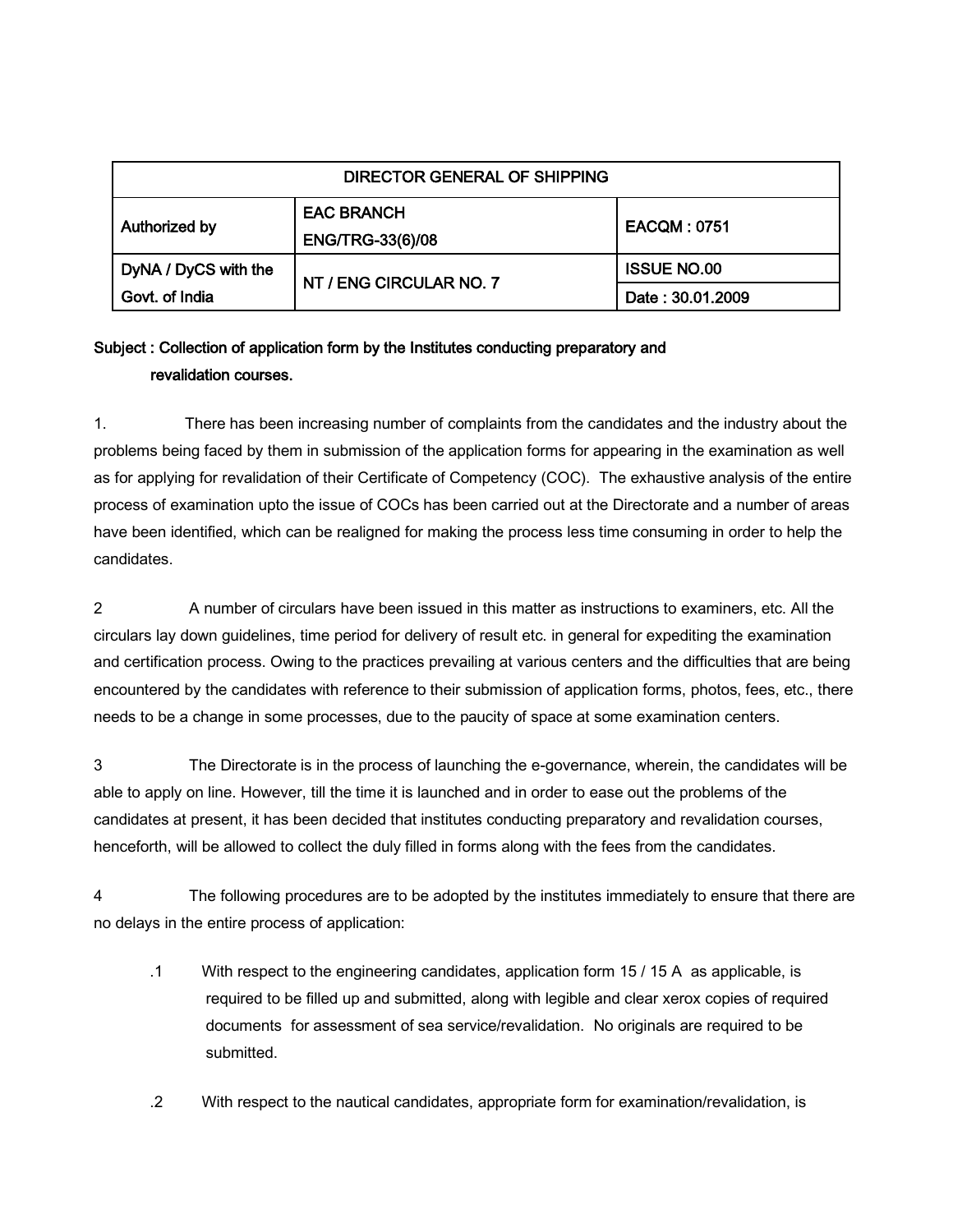required to be filled up and submitted, along with legible and clear xerox copies of required documents for assessment of sea service/revalidation. No originals are required to be submitted.

- .3 Legible and clear xerox copies of all the documents submitted by the candidates are required to be verified with the originals and authenticated by the Head of the institute/Course incharge, with his name, signature, designation and date.
- .4 Candidates are required to submit their application form along with the prescribed fees as laid down in the META Manual.

## 5 Instructions to the Institutes:

- .1 Institutes are advised to verify all the documents and return the originals to the candidates.
- .2 Institutes are required to contact the nearest MMD for the procedures of collecting the fees, i.e by demand draft/ cash.
- .3 Details of application forms and demand draft/cash received is required to be forwarded within a day after receipt to the nearest MMD for assessment (Hard & soft copy). Details are required to be filled up as per **Annexure I**. At present, candidates appearing in Mumbai/Noida are required to deposit the fees in the designated branch of the Syndicate bank\*. Institutes shall be responsible for remittance of the fees collected from the candidates to the dedicated branch of the bank, prior submitting the application forms to the MMD.
- .4 As MEO Class IV preparatory courses is not mandatory, institutes are further requested to help the candidates in order to simplify the process.

## 6 Instructions to the Candidates:

- .1 Procedures for Assessment of the sea time, eligibility for the examination and issue of the hall ticket will remain as per the existing procedure.
- .2 The candidate's may submit their application form individually at the existing examination centre as per the current procedure, if they so desire.

This issue with the approval of the Director General of Shipping & ex-officio Additional Secretary to the Government of India.